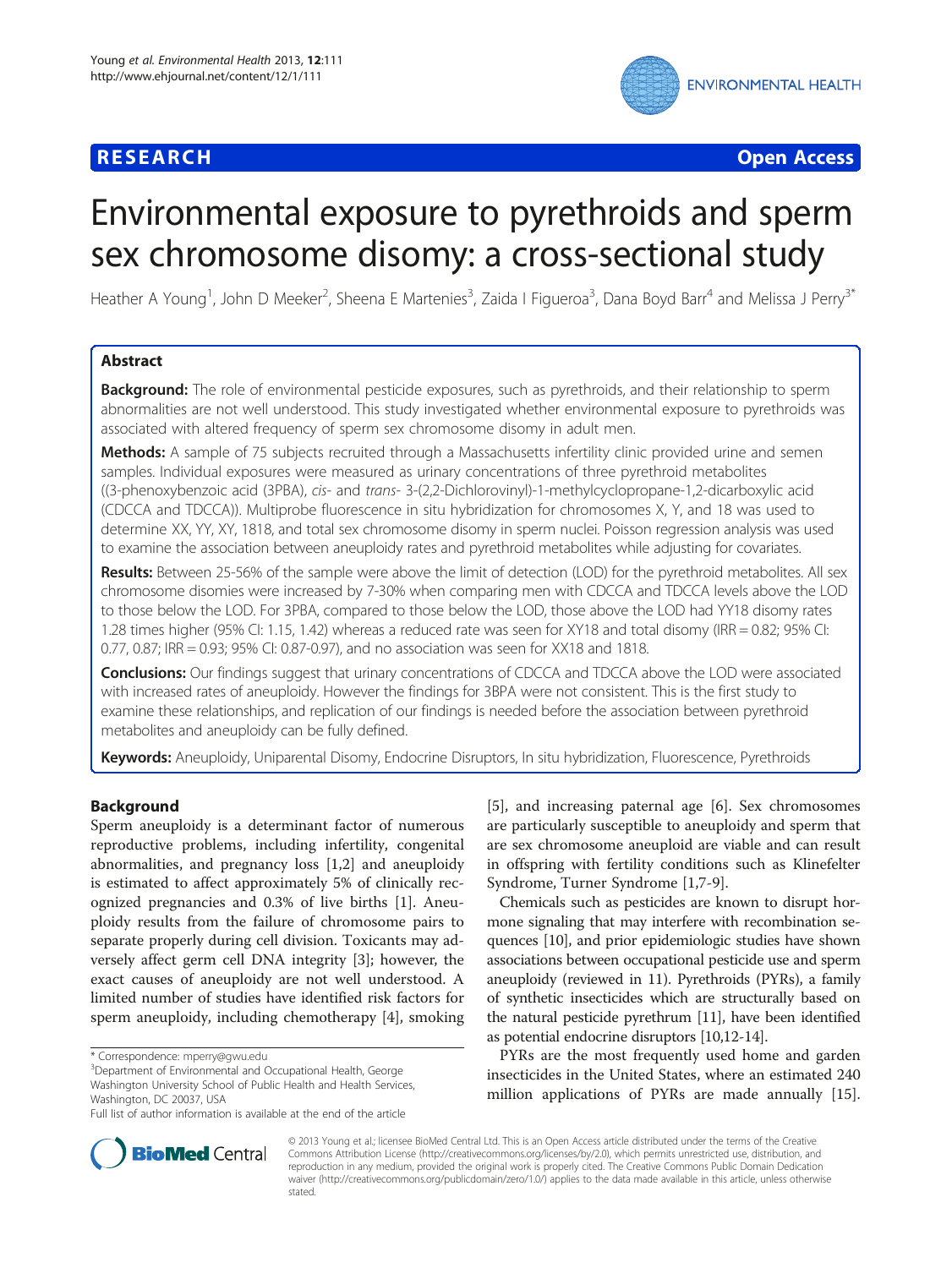Consumption of food containing PYR residues, particularly vegetables and fruits, is the primary route of exposure in the US population [\[16\]](#page-7-0). Urinary metabolites of PYRs have been measured in a substantial proportion of the general population [\[17\]](#page-7-0). Despite wide scale use and human exposure, relatively little is known about the human reproductive health effects of environmental expo-sure to PYRs [[16\]](#page-7-0).

Although research findings have demonstrated the potential for adverse effects of PYRs on semen parameters and sperm DNA damage [[18-23\]](#page-7-0), the relationship between environmental exposure to PYRs and disomy in human sperm has not been investigated previously.

This study sought to investigate whether environmental exposure to PYRs was associated with altered frequency of sperm sex chromosome disomy among adult men.

## Methods

### Study subjects

Study subjects were a subset of 75 men from a parent study of 341 men assessing the impact of environmental exposures on semen quality. In the parent study, men aged 20–54 from couples seeking infertility evaluation at Massachusetts General Hospital (MGH) Fertility Center between January 2000 and May 2003 were eligible for inclusion. Approximately 65% of eligible men agreed to participate, and those declining participation primarily cited lack of time during their clinic visit as the reason for non-participation. Men who were presenting for postvasectomy semen analysis and/or receiving treatment for infertility were excluded from the parent study. None of the men reported occupational exposure to pesticides or other agents known to be associated with semen quality. All participants also completed a self-administered questionnaire which collected demographic information, lifestyle factors, and medical and fertility history. Full details of the parent study have been described elsewhere [[24](#page-7-0)]. Study participants provided urine and semen samples on the same day. As samples from the parent study had been used for other semen analysis research, eligibility for this study was based on availability of a urine and semen sample in the biorepository. Of the 341 men enrolled in the parent study, sufficient samples were available for 75 (22%). The parent study was approved by the Harvard School of Public Health and the MGH Human Subjects Committees. All subjects signed an informed consent prior to participation.

## Semen analysis

Subjects were asked to abstain from ejaculation for 48 hours prior to providing a semen sample at the clinic via masturbation. Samples were liquefied at 37ºC for 20 minutes before analysis. Analysis of the samples took place at the MGH Andrology Laboratory with andrologists blinded

to exposure status. The volume, pH, color, and viscosity were determined for each sample. Measurement of the semen parameters has been previously described [\[24](#page-7-0)]. Sperm counts and percent motility were determined manually and then measured by computer-aided sperm analysis (CASA) using the Hamilton-Thorn Motility Analyzer (10HTM-IVO; Hamilton Thorne Inc., Beverly, MA, USA). A minimum of 200 sperm from 4 different fields were analyzed. Each sample was also prepared on two slides for morphological assessment using a Nikon microscope with an oil immersion 100x objective (Nikon Company, Tokyo, Japan). Sperm were scored using Tygerberg Strict criteria [\[25\]](#page-7-0).

### Disomy analysis

Fluorescence in situ hybridization (FISH) analysis for the detection of sex chromosome disomy was performed by a single investigator blinded to exposure status. The procedures for this analysis have been described elsewhere [[26](#page-7-0)]. Briefly, the FISH procedure was carried out for three chromosomes of interest: X, Y and 18 (autosomal control). While sex chromosome disomy (XX18, XY18, and YY18) was the primary outcome of interest, data were also collected on the frequency of 1818 disomy. A series of nonoverlapping field images were taken for each prepared FISH slide using a fluorescence microscope and scored using custom MATLAB software. The software was designed to utilize scoring criteria for size and shape as reported by Baumgartner et al. [\[27](#page-7-0)]. A co-localization analysis allowed the software to identify sperm nuclei and the number of signals contained therein. The procedures and validation of this semi-automated scoring method have been reported previously by Perry et al. [\[28,29](#page-7-0)].

#### Urine analysis

Urine samples were frozen at -20°C and mailed on dry ice to the Centers for Disease Control and Prevention Pesticide Laboratory. Analysts were blinded to study objectives and to the individual characteristics of the study samples. The PYR metabolites 3-phenoxybenzoic acid (3PBA), cis-3-(2,2-dichlorovinyl)-2,2-dimethylcyclopropane carboxylic acid (CDCCA) and trans-3-(2,2-dichlorovinyl)-2,2-di methylcyclopropane carboxylic acid (TDCCA) were measured using a procedure previously described [\[30](#page-7-0)]. In summary, the samples were fortified with stable isotope analogs of the target analytes, underwent solid phase extraction, and were analyzed using high-performance liquid chromatography coupled with tandem mass spectrometry using turbo ion-spray atmospheric pressure ionization. The limits of detection (LODs) were 0.1 μg/L for 3BPA, 0.23  $\mu$ /L for CDCCA and 0.35  $\mu$ g/L for TDCCA. 3PBA is a common metabolite of several PYRs including cyhalothrin, cypermethrin, deltamethrin, fenvalerate and permethrin; CDCCA and TDCCA are metabolites of cis-permethrin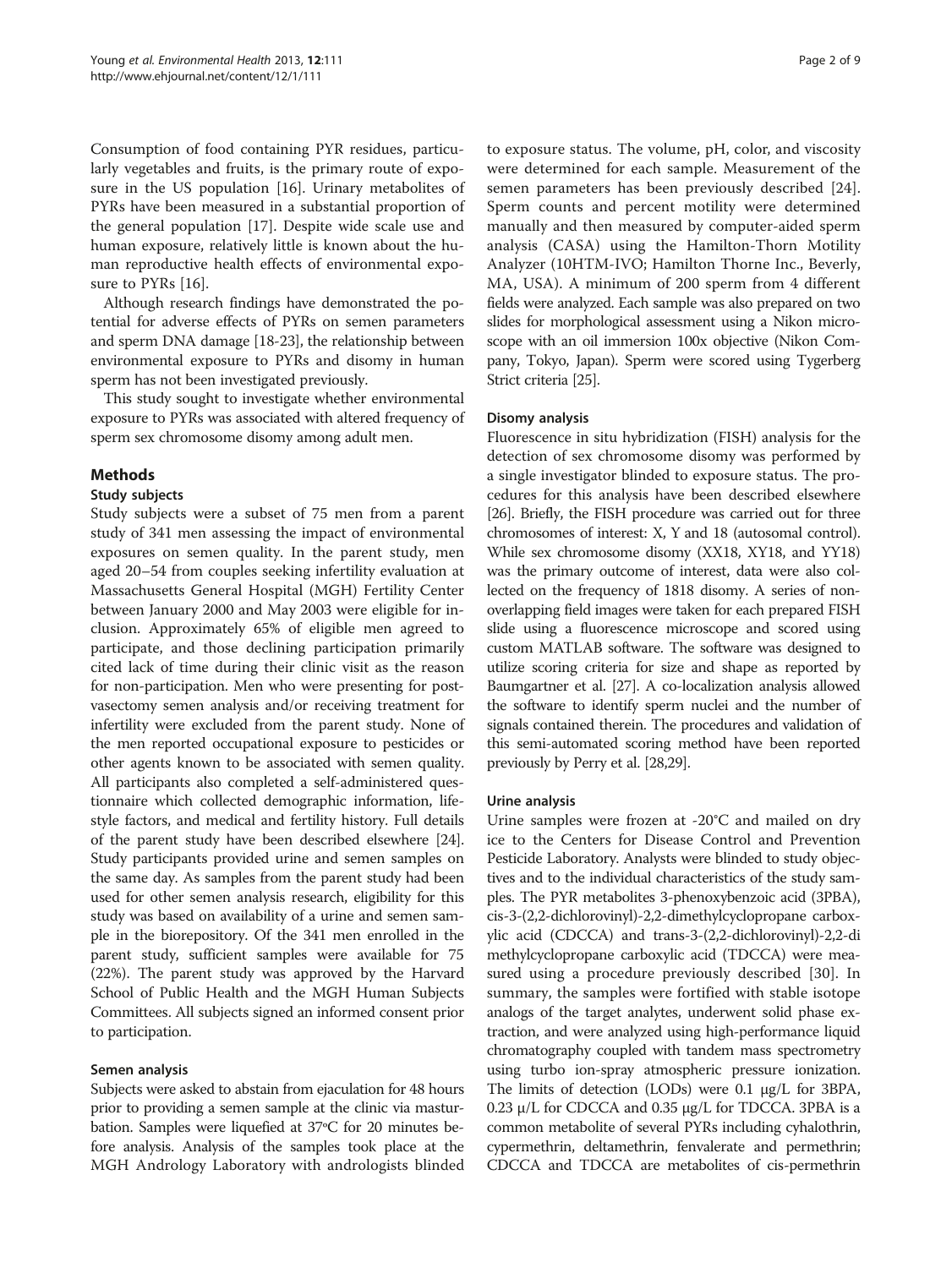and trans-permethrin, respectively, in addition to other pyrethroids such as cyfluthrin and cypermethrin [\[31\]](#page-7-0). Specific gravity of the urine samples was measured using a handheld refractometer (National Instrument Company, Inc., Baltimore, MD, USA). Creatinine was measured photometrically using kinetic colorimetric assay technology with a Hitachi 911 automated chemistry analyzer (Roche Diagnostics, Indianapolis, IN, USA).

## Statistical analysis

Descriptive statistics for demographic and semen parameters were summarized using frequency distributions or means and standard deviations as appropriate. Semen parameters were dichotomized using the World Health Organization reference values for sperm concentration  $\left($  <20 million sperm/mL) and motility  $\left($  <50% motile sperm) and the Tygerberg Strict Criteria for morphology (<4% normal morphology) [[25,32\]](#page-7-0). Due to the relatively low proportion and limited distribution of values above the LOD, pyrethroid metabolite concentrations were categorized as above and below the limit of detection (LOD). When the instrument did not detect an analyte in the sample, an imputed value equal to one-half the LOD was used. In some instances, samples with metabolite values below the LOD were detected by the machine. For these samples, the actual machine reading was used. Descriptive statistics for metabolites and disomy data were summarized as mean and standard deviation, geometric mean, median, and relevant percentiles.

Creatinine concentrations are commonly used to adjust for urine dilution, but some studies have shown that creatinine adjustment may not be appropriate for some organic compounds that can be conjugated by the liver [[33\]](#page-7-0). Creatinine levels also vary by a number of other personal factors including sex [\[34,35\]](#page-7-0); age [\[36,37](#page-7-0)]; decreasing muscle mass [[38,39\]](#page-7-0); diet [[40\]](#page-7-0); and time of day or seasonality [\[41,42](#page-7-0)], so adjusting urine metabolite concentrations using specific gravity may be more appropriate [[43](#page-7-0)]. Creatinine and specific gravity adjusted summaries as well as volume-based (unadjusted) values are presented.

Due to the large number of sperm being scored and the relatively low frequency of disomy, Poisson regression (SAS GENMOD procedure) was utilized to model the association between each of the disomy measures and the individual volume-based metabolite values in unadjusted and adjusted analyses. Histograms for all outcome variables were examined, and all displayed the shape of a classic Poisson distribution. The number of sperm scored and the number of disomic nuclei identified were summed for each subject with the unit of analysis as the individual subject. This approach offers the advantage that the use of the offset variable will standardize the number of sperm counted for each subject. The Poisson model was fitted using a disomy measure as a count of disomic

cells (XX18, YY18, XY18, 1818, and total sex chromosome disomy) as the outcome variable, the natural logarithm of the number of sperm counted as the offset variable, the metabolite of interest as the independent variable along with age, smoking status, motility, log of sperm concentration, and specific gravity as covariates in the adjusted analyses The distribution of sperm concentration is typically non-normal and markedly positively skewed; therefore, log transformation is commonly used to deal with sperm concentration [\[44](#page-7-0)]. Age, motility, log of sperm concentration, and specific gravity were included as continuous variables, and smoking as never, former, and current. Abstinence time and morphology were also investigated as covariates but neither were significant predictors of disomy and did not alter the relationship between metabolites and disomy so they were excluded from the models. Metabolites were entered into the model as dichotomous variables categorized as above and below the LOD. Incidence rate ratios (IRRs) and 95% confidence intervals were calculated for each model. Because of concern that samples with creatinine concentrations >300 mg/ dL or  $\langle 30 \rangle$  mg/dL or specific gravity  $>1.03$  or  $\langle 1.01 \rangle$  may be too concentrated or too dilute to provide valid results [\[45](#page-7-0)], a sensitivity analysis was performed excluding these individuals. A sensitivity analysis was also performed excluding those individuals with fewer than 1000 nuclei scored. Statistical analysis was performed using SAS version 9.2 (SAS Institute Inc, Cary, NC).

## Results

Table [1](#page-3-0) shows the demographic and semen parameter characteristics of the 75 study subjects. The men had an average age of 35.3 years and a mean BMI of 27.9  $\text{kg/m}^2$ . The majority of the men were white (90%) and non-Hispanic (96%). Most of the men (77%) had never smoked with only  $4\%$  (n = 3) current smokers. Of the 75 men,  $11\%$  $(n = 8)$  had sperm concentrations <20 million/mL, 43%  $(n = 32)$  had  $\lt 50\%$  motile sperm, and 7%  $(n = 5)$  had  $\lt 4\%$ normally shaped sperm.

Table [2](#page-3-0) provides a summary of the semen disomy results. A median of 6146 sperm nuclei were scored per subject. The observed median percentages of XX18, XY18, YY18, 1818, and total disomy were 0.3, 0.8, 0.3, 0.04, and 1.5 respectively.

Table [3](#page-4-0) summarizes the unadjusted urinary pyrethroid metabolite as well as the specific gravity and creatinine adjusted concentrations. Of the 75 samples, 56% ( $n = 42$ ) were above the LOD for 3PBA, 29%  $(n = 22)$  were above the LOD for CDCCA, and  $25%$  (n = 19) were above the LOD for TDCCA. Although the percentage above LOD was higher for 3PBA, the median levels were slightly higher for TDCCA. The specific gravity and creatinine adjusted results were similar. All three pyrethroid metabolites were highly correlated  $(r = 0.92 - 0.97)$ .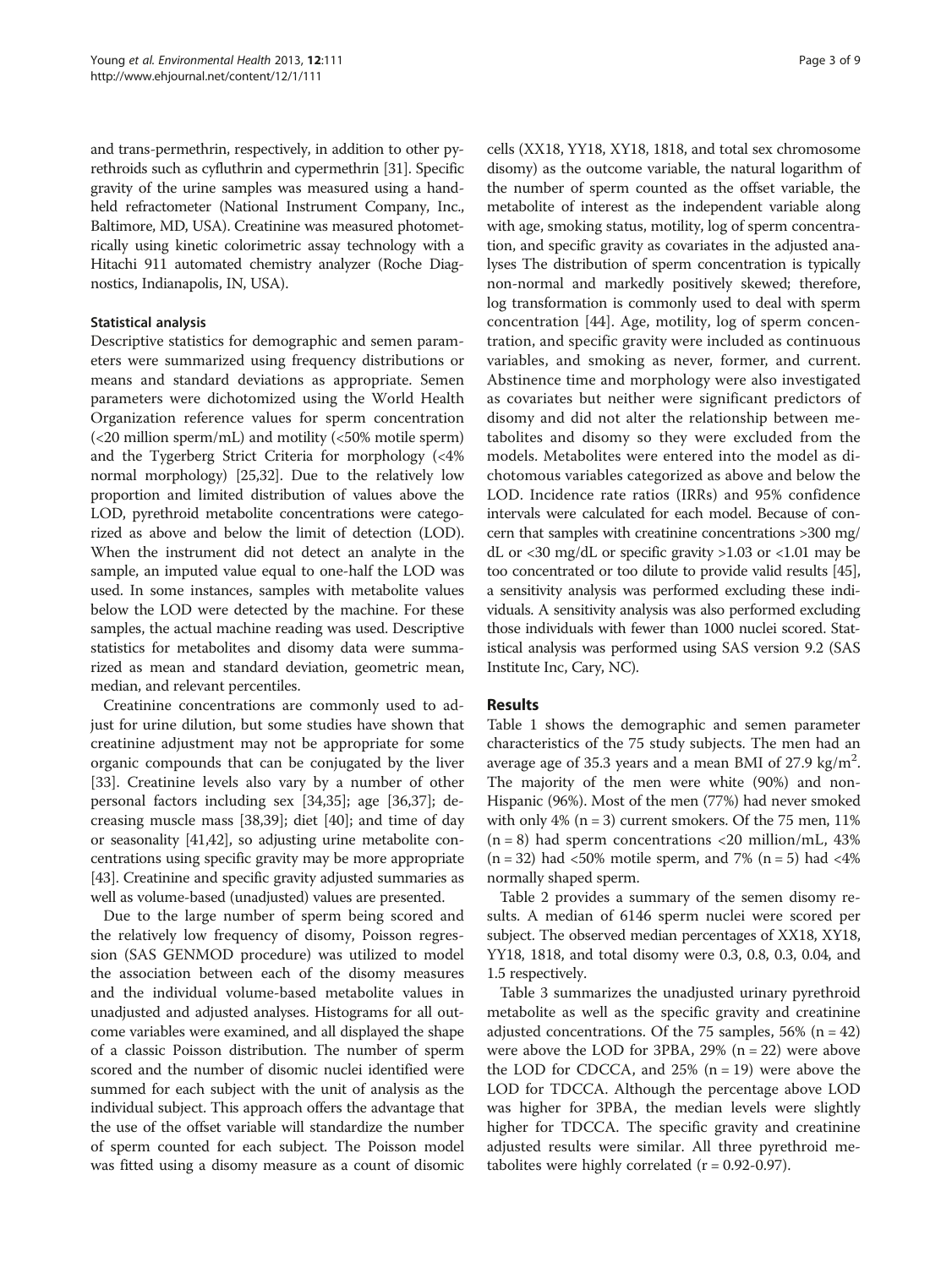<span id="page-3-0"></span>

|  | Table 1 Characteristics of the study population men ( $n = 75$ ) |  |  |  |  |  |
|--|------------------------------------------------------------------|--|--|--|--|--|
|--|------------------------------------------------------------------|--|--|--|--|--|

| Variable                             | Mean $\pm$ SD     |
|--------------------------------------|-------------------|
| Age                                  | $35.3 \pm 5.1$    |
| BMI (kg/m <sup>2</sup> )             | $27.9 \pm 4.8$    |
| Semen concentration (in millions/mL) | $110.1 \pm 104.8$ |
| Semen motility (%)                   | $54.2 \pm 22.2$   |
| Semen morphology (% normal)          | $8.5 \pm 3.8$     |
| Race $(n = 2$ missing)               | N(%)              |
| White                                | 66 (90.4)         |
| Black                                | 2(2.7)            |
| Other                                | 5(6.9)            |
| Hispanic ethnicity                   |                   |
| No                                   | 72 (96.0)         |
| Yes                                  | 3(4.0)            |
| Semen concentration                  |                   |
| <20 million/mL                       | 8(11.0)           |
| Semen morphology                     |                   |
| <4% normal                           | 5(7.0)            |
| Semen motility                       |                   |
| <50% motile                          | 32 (42.7)         |
| <b>Abstinence time</b>               |                   |
| $\epsilon$ = 2 days                  | 19 (25.3)         |
| 3-4 days                             | 36 (48.0)         |
| $>$ = 5 days                         | 20 (26.7)         |
| Smoking ( $n = 2$ missing)           |                   |
| No                                   | 56 (76.7)         |
| Current smoker                       | 3(4.1)            |
| Former smoker                        | 14 (19.2)         |

 $SD =$  Standard deviation.

BMI-Body Mass Index.

Table [4](#page-4-0) provides the mean percentage of each of the evaluated disomies as well as total disomy stratified by detectable levels of pyrethroid metabolites. Table [5](#page-5-0) provides the results of the Poisson regression models for each outcome adjusted for age, specific gravity and smoking

Table 2 Number of nuclei scored and aneuploidy  $(n = 75)$ 

| Variable       | Mean $\pm$ SD   | <b>Median</b> | 25th<br>percentile | 75th<br>percentile |
|----------------|-----------------|---------------|--------------------|--------------------|
| Nuclei (n)     | $7073 \pm 4536$ | 6146          | 3438               | 10,291             |
| % X18          | $38.8 + 8.4$    | 41.4          | 34.2               | 45.1               |
| % Y18          | $37.3 + 9.2$    | 40.4          | 33.4               | 43.5               |
| % XX18         | $0.47 \pm 0.49$ | 0.31          | 0.18               | 0.57               |
| % YY18         | $0.36 + 0.30$   | 0.28          | 0.19               | 0.43               |
| % XY18         | $1.09 + 0.76$   | 0.83          | 0.58               | 1.43               |
| %1818          | $0.04 + 0.03$   | 0.04          | 0.02               | 0.06               |
| Total Disomy % | $1.92 + 1.18$   | 1.53          | 1.13               | 2.54               |
|                |                 |               |                    |                    |

 $SD =$  Standard deviation.

when categorizing the metabolites was examined as above and below the LOD. CDCCA and TDCCA showed similar results when comparing rates of aneuploidy in those men above the LOD to those men below the LOD. The rates were increased by 7% to 30% across the aneuploidy outcomes with the highest risk seen for TDCCA and XX18 (IRR = 1.30; 95% CI: 1.17, 1.46) and the lowest risk seen for TDCCA and XY18 (IRR = 1.07; 95% CI: 1.00, 1.14) and no association with 1818. When comparing men with 3PBA concentrations above the LOD to those below the LOD, rates of YY18 disomy were 1.28 times higher (95% CI: 1.15, 1.42), whereas a lower rate (IRR = 0.82; 95% CI: 0.77, 0.87) was seen for XY18 and total disomy (IRR  $=$ 0.93; 95% CI: 0.87, 0.97). No association was observed between 3BPA and XX18 or 1818 disomy.

Sensitivity analyses excluding individuals with creatinine concentrations >300 mg/dL or <30 mg/dL, specific gravity >1.03 or <1.01, or <1000 nuclei scored showed similar results (data not shown). To examine nonlinear relationships between the outcome and the predictor, generalized additive models with various types of spline smoothing were examined with no resulting improvement in model fit.

#### **Discussion**

To our knowledge, this is the first study to evaluate associations between urinary PYR metabolites and human sperm disomy. Our results showed consistent increased risks ranging between 7-30% of XX, YY, XY, and total sex chromosome disomy among those with higher levels of PYR metabolites (CDCCA and TDCCA) after adjustment for potential confounders. The third metabolite (3PBA) also displayed a 28% increased risk for YY disomy, whereas there was a 16% decrease in the rate of XY disomy and a 7% decrease in total disomy.

One prior study investigated associations between ambient levels of the PYR fenvalerate among workers in a pesticide manufacturing plant and found significant increases in sex chromosome disomy in exposed workers (0.74%) compared to an internal (0.56%) and external (0.39%) control group [[45](#page-7-0)]. The frequency of chromosome 18 disomy was also significantly higher in the exposed compared to the control groups (0.33%, 0.20%, and 0.12% respectively) [\[46\]](#page-7-0). Although the Xia et al. [\[46\]](#page-7-0) study examined an occupationally exposed cohort of men and used air monitoring for exposure assessment, the magnitude of increased rates of chromosome disomies associated with PYR exposure are similar to the increases reported in our clinic-based sample of men whose main route of exposure was environmental. The distributions of PYR metabolite levels in the present study are comparable to those sampled from males in the National Health and Nutrition Examination Study (NHANES) 2001–2002 [[17](#page-7-0)]. Unadjusted CDCCA and TDCCA concentrations were similar in the current study with median values below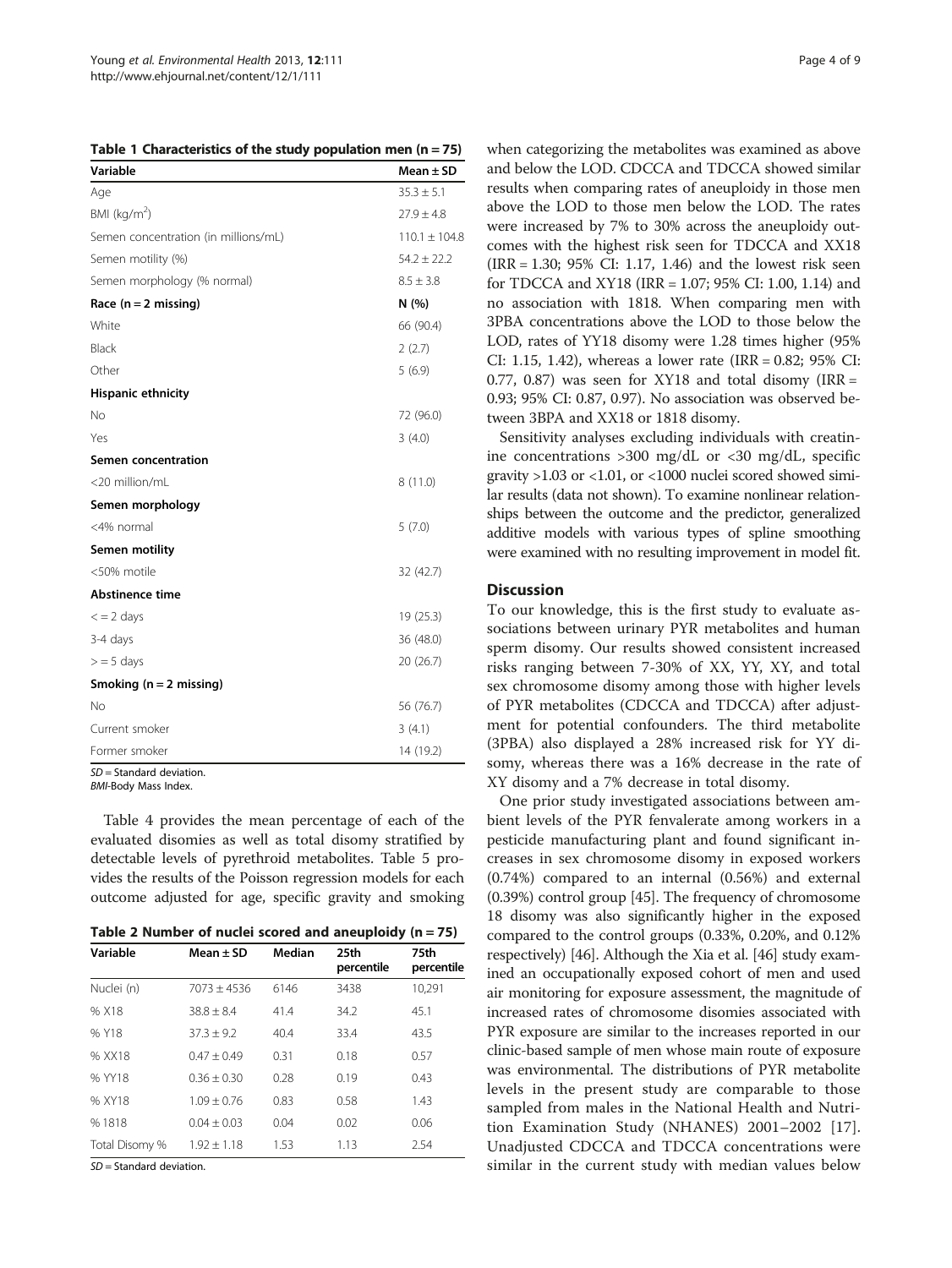| <b>Metabolite</b>         | Mean $\pm$ SD     | Geometric mean | 25%  | Median | 75%  | 90%  | Range           |
|---------------------------|-------------------|----------------|------|--------|------|------|-----------------|
| Unadjusted                |                   |                |      |        |      |      |                 |
| 3PBA                      | $0.57 \pm 1.27$   | 0.18           | 0.05 | 0.15   | 0.51 | 1.04 | $0.01 - 7.90$   |
| <b>CDCCA</b>              | $0.32 \pm 0.72$   | 0.12           | 0.06 | 0.12   | 0.25 | 0.56 | $0.001 - 4.30$  |
| <b>TDCCA</b>              | $0.64 \pm 1.61$   | 0.18           | 0.09 | 0.18   | 0.46 | 1.13 | $0.001 - 10.84$ |
| Specific gravity adjusted |                   |                |      |        |      |      |                 |
| 3PBA                      | $0.65 \pm 1.34$   | 0.24           | 0.09 | 0.22   | 0.63 | 1.29 | $0.01 - 8.28$   |
| <b>CDCCA</b>              | $0.72 \pm 1.73$   | 0.15           | 0.07 | 0.15   | 0.33 | 0.57 | $0.001 - 5.25$  |
| <b>TDCCA</b>              | $0.38 \pm 0.83$   | 0.23           | 0.12 | 0.21   | 0.53 | 1.13 | $0.001 - 11.36$ |
| Creatinine adjusted       | (µg/g creatinine) |                |      |        |      |      |                 |
| 3PBA                      | $0.50 \pm 1.24$   | 0.15           | 0.06 | 0.11   | 0.36 | 0.94 | $0.009 - 7.77$  |
| <b>CDCCA</b>              | $0.30 \pm 0.90$   | 0.10           | 0.04 | 0.09   | 0.20 | 0.37 | $0.001 - 6.84$  |
| <b>TDCCA</b>              | $0.56 \pm 1.63$   | 0.14           | 0.07 | 0.13   | 0.34 | 0.90 | $0.001 - 10.33$ |

<span id="page-4-0"></span>Table 3 Distribution of pyrethroid metabolite levels (μg/L) in urine ( $n = 75$ )

 $SD =$  Standard deviation.

3PBA = 3-phenoxybenzoic acid; LOD = 0.10 μg/L.

CDCCA = cis-dichlorovinyl-dimethylcyclopropane carboxylic acid; LOD = 0.23 μg/L.

TDCCA = trans-dichlorovinyl-dimethylcyclopropane carboxylic acid; LOD = 0.35 μg/L.

the limit of detection  $(0.1 \mu g/L)$  and  $(0.4 \mu g/L)$ , and  $(90$ th percentiles of 0.56 and 1.13 μg/L respectively, compared to 0.47 and 1.09 μg/L from NHANES 2001–2002. Unadjusted median and 90th percentiles for 3PBA were lower for the current study (0.15 and 1.04 μg/L respectively) compared to 0.30 and 1.55 μg/L from NHANES 2001–2002.

PYRs and their metabolites have been identified in multiple environmental media, including soil, aquatic organisms [[47\]](#page-7-0), sediment [\[48\]](#page-7-0), and residues in food [\[49](#page-7-0)]. PYRs have also been detected in breast milk [\[50](#page-7-0)]. While there is a large body of literature on pyrethroid toxicology, not all biological effects and clinical signs and symptoms are completely understood, particularly in humans [[51](#page-7-0)]. There is evidence from human reporter gene assays demonstrating the ability of PYRs to bind with and disrupt androgen receptors [\[52,53](#page-7-0)], and results from epidemiological studies suggest environmental exposure to pyrethroids is associated with changes in thyroid and sex hormone levels in men [[54,55](#page-7-0)]. Because of their endocrine disrupting properties, the initial list of 67 chemicals being screened by the United States Environmental Protection Agency (USEPA) through its Endocrine Disruptor Screening Program includes six PYRs, selected based on their exposure potential. Binding to xenobiotic-sensing nuclear receptors, such as Pregnane X receptor (PXR), has also been documented [[56](#page-7-0)]. PXR expression is found primarily in the liver, with some expression in testis and embryonic tissues in humans [[57](#page-8-0)].

PYRs affect estrogen receptors in Sertoli cells [\[58](#page-8-0)] and some PYR forms appear to exert antiandrogenic effects

|                     | %XX18           | %YY18           | %XY18           | %1818           | Total disomy %  |
|---------------------|-----------------|-----------------|-----------------|-----------------|-----------------|
| 3PBA                |                 |                 |                 |                 |                 |
| $\leq$ LOD (n = 33) | $0.44 \pm 0.31$ | $0.32 \pm 0.81$ | $1.14 \pm 0.81$ | $0.05 \pm 0.03$ | $1.90 \pm 1.04$ |
| $>$ LOD (n = 42)    | $0.49 \pm 0.60$ | $0.40 \pm 0.37$ | $1.04 \pm 0.72$ | $0.04 \pm 0.03$ | $1.93 \pm 1.28$ |
| <b>CDCCA</b>        |                 |                 |                 |                 |                 |
| $\le$ LOD (n = 53)  | $0.46 + 0.49$   | $0.38 \pm 0.33$ | $1.05 \pm 0.80$ | $0.05 + 0.03$   | $1.88 \pm 1.23$ |
| $>$ LOD (n = 22)    | $0.50 \pm 0.51$ | $0.33 \pm 0.23$ | $1.18 \pm 0.67$ | $0.03 \pm 0.03$ | $2.00 \pm 1.05$ |
| <b>TDCCA</b>        |                 |                 |                 |                 |                 |
| $\leq$ LOD (n = 56) | $0.44 + 0.48$   | $0.37 \pm 0.33$ | $1.05 \pm 0.80$ | $0.05 \pm 0.03$ | $1.85 \pm 1.23$ |
| $>$ LOD (n = 19)    | $0.56 \pm 0.52$ | $0.35 \pm 0.23$ | $1.20 \pm 0.62$ | $0.04 \pm 0.03$ | $2.11 \pm 1.00$ |
| .                   |                 |                 |                 |                 |                 |

Table 4 Aneuploidy Mean  $\pm$  SD by detection of pyrethroid metabolite levels (n = 75)

 $SD =$ Standard deviation.

LOD = Limit of detection.

3PBA = 3-phenoxybenzoic acid; LOD = 0.10 μg/L.

CDCCA = cis-dichlorovinyl-dimethylcyclopropane carboxylic acid; LOD = 0.23 μg/L.

TDCCA = trans-dichlorovinyl-dimethylcyclopropane carboxylic acid; LOD = 0.35 μg/L.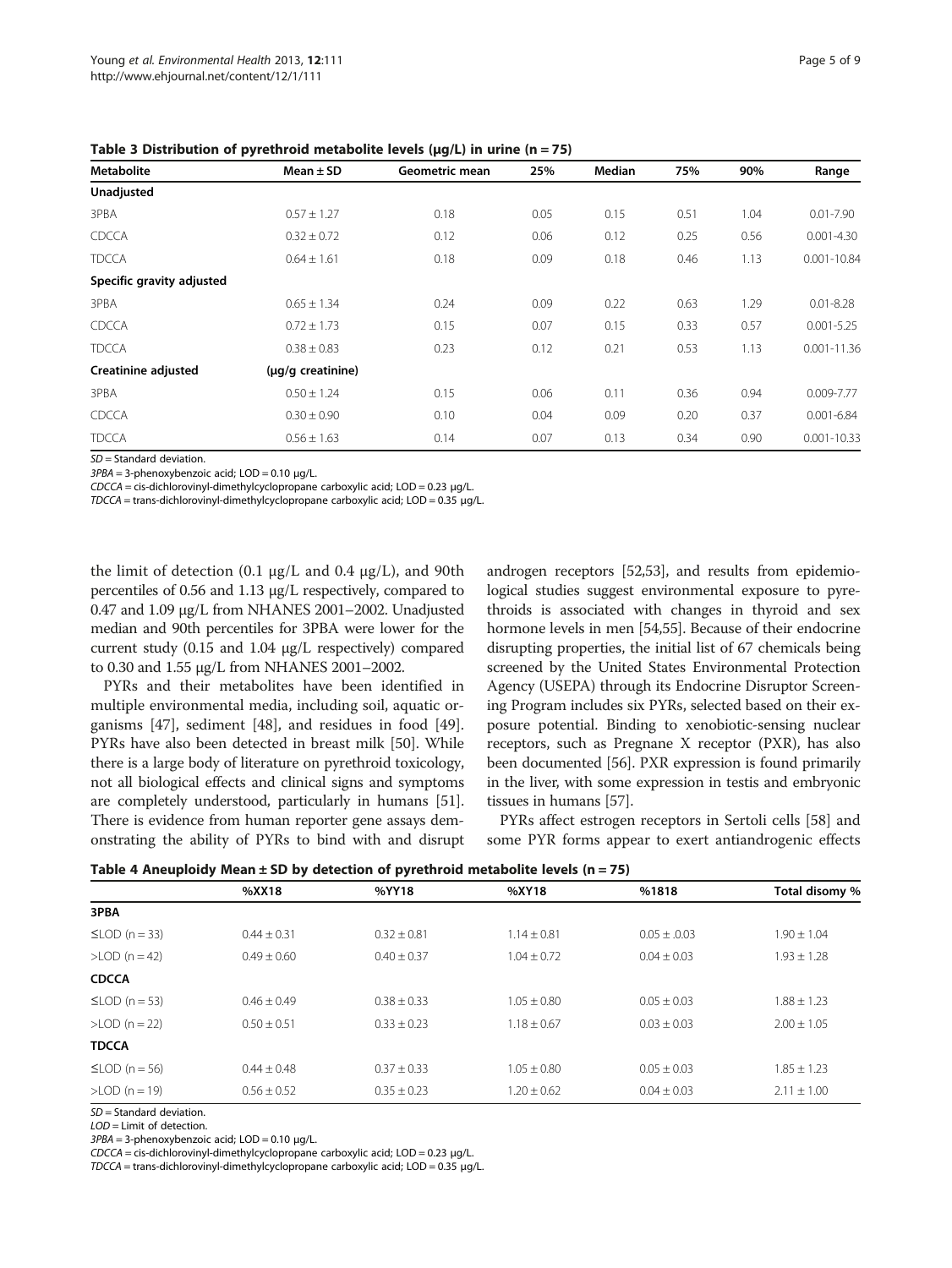|                     | <b>XX18</b>            | <b>YY18</b>       | <b>XY18</b>         | 1818             | <b>Total Disomy</b> |
|---------------------|------------------------|-------------------|---------------------|------------------|---------------------|
| 3PBA                |                        |                   |                     |                  |                     |
| $\leq$ LOD (n = 33) | 1.00                   | 1.00              | 1.00                | 1.00             | 1.00                |
| $>$ LOD (n = 42)    | $1.00$ (0.90, $1.10$ ) | 1.28 (1.15, 1.42) | $0.82$ (0.77, 0.87) | 0.89(0.65, 1.23) | 0.93(0.87, 0.97)    |
| <b>CDCCA</b>        |                        |                   |                     |                  |                     |
| $\leq$ LOD (n = 53) | 1.00                   | 1.00              | 1.00                | 1.00             | 1.00                |
| $>$ LOD (n = 22)    | 1.22 (1.09, 1.36)      | 1.18(1.05, 1.31)  | 1.07(1.00, 1.14)    | 0.89(0.65, 1.21) | 1.12(1.06, 1.17)    |
| <b>TDCCA</b>        |                        |                   |                     |                  |                     |
| $\leq$ LOD (n = 56) | 1.00                   | 1.00              | 1.00                | 1.00             | 1.00                |
| $>$ LOD (n = 19)    | 1.30 (1.17, 1.46)      | 1.19 (1.06, 1.34) | 1.01 (0.93, 1.08)   | 1.10(0.84, 1.44) | 1.09(1.04, 1.15)    |

<span id="page-5-0"></span>Table 5 Adjusted<sup>a</sup> IRRs (95% CI) for XX, YY, XY, 1818, and total sex-chromosome disomy for pyrethroid metabolite levels above versus below the LOD

IRRs = Incidence rate ratios.

 $CI =$  Confidence interval.

LOD = Limit of detection.

3PBA = 3-phenoxybenzoic acid; LOD = 0.10 μg/L.

CDCCA = cis-dichlorovinyl-dimethylcyclopropane carboxylic acid; LOD = 0.23 μg/L.

TDCCA = trans-dichlorovinyl-dimethylcyclopropane carboxylic acid; LOD = 0.35 <sup>μ</sup>g/L. <sup>a</sup>

<sup>a</sup>Adjusted for specific gravity, age, smoking, motility, and log of sperm concentration.

by antagonizing the androgen receptor and affecting seminal vesicle weight [[59](#page-8-0)]. Because pyrethroids are manufactured to kill target insects by affecting ion channel function, their actions on the activation and inactivation of voltage-gated sodium channels (VGSCs) and neuronal excitability are well understood, but less is known about pyrethroid effects on other target organs such as the testis [[11](#page-7-0)[,60](#page-8-0)]. Importantly, voltage gated sodium channels are present in human sperm and they have a role in supporting the regulation of motility [\[61\]](#page-8-0). Several animal studies show links between PYR exposures and sperm function, including sperm capacitation and semen quality [\[62\]](#page-8-0) and sperm motility [[63](#page-8-0)]. One study reported dose and time dependent effects of cyhalothrin exposure on structural and numerical chromosomal damage in primary spermatocytes in mice [\[64\]](#page-8-0). Whether VGSCs in sperm play a role in meiotic signaling that can affect nondisjunction requires investigation, as it could be the biological mechanism underlying the associations reported here.

Independent of the parent compound activities, evidence from in-vitro yeast assays suggests that CDCCA, TDCCA and 3PBA have anti-estrogenic activities and that 3-phenoxybenozic alcohol, a metabolic precursor to 3PBA, has anti-androgenic activity [\[14\]](#page-7-0). Additionally, 3PBA has been shown to have anti-androgenic activity in reporter gene assays [\[52,53\]](#page-7-0). Androgen suppression in rats has been demonstrated to affect the expression of a number of proteins involved in cell division in male germ cells [\[65](#page-8-0)]. Changes in the expression of these proteins and how they impact the incidence of sex chromosome disomy requires further study. There may be differences in the behaviors of individual pyrethroid metabolites that result in unknown enzymatic or proteomic impacts, including varying effects on the signaling for meiotic controls. In this study, the differences in the metabolic products that result in 3PBA may account for the observation that 3PBA was associated with an increase in YY disomy frequency and a decrease in XY disomy. Perhaps 3PBA or one of its precursors alters the activities of critical meiotic proteins that regulate the separation of chromosomes and chromatids. Further research into the potential influences of pyrethroids or their metabolites on meiotic control mechanisms is needed to better explain these findings.

There are limitations to the use of non-persistent pesticide exposure biomarkers. The metabolites measured in this study are not specific to a single pesticide. The correlations among the pyrethroid metabolites were high, making it difficult to distinguish possible mechanistic groupings. Biomonitoring of insecticide concentrations in urine is commonly used as an indicator of internal dose; however PYRs are rapidly metabolized and excreted [[66](#page-8-0)] and a single urine analysis is not likely to be as robust as multiple measures in representing longer term exposure. Given that spermatogenesis occurs over approximately sixty days [\[67](#page-8-0)] and meiosis approximately occurs in the middle of the cycle, determining if exposure was present pre-meiosis is important to link exposures to errors causing nondisjunction. A prior study by Meeker et al. [[68\]](#page-8-0) showed that a single urine sample was reasonably predictive of levels over a three month average for metabolites of other non-persistent pesticides.

The men in this study were from a fertility clinic as opposed to the general population. For this to limit the external validity of these findings, the men who visited the fertility clinic would need to differ from men in the general population in a way that would alter response to PYRs, for which there does not appear to be evidence. While the men were members of subfertile couples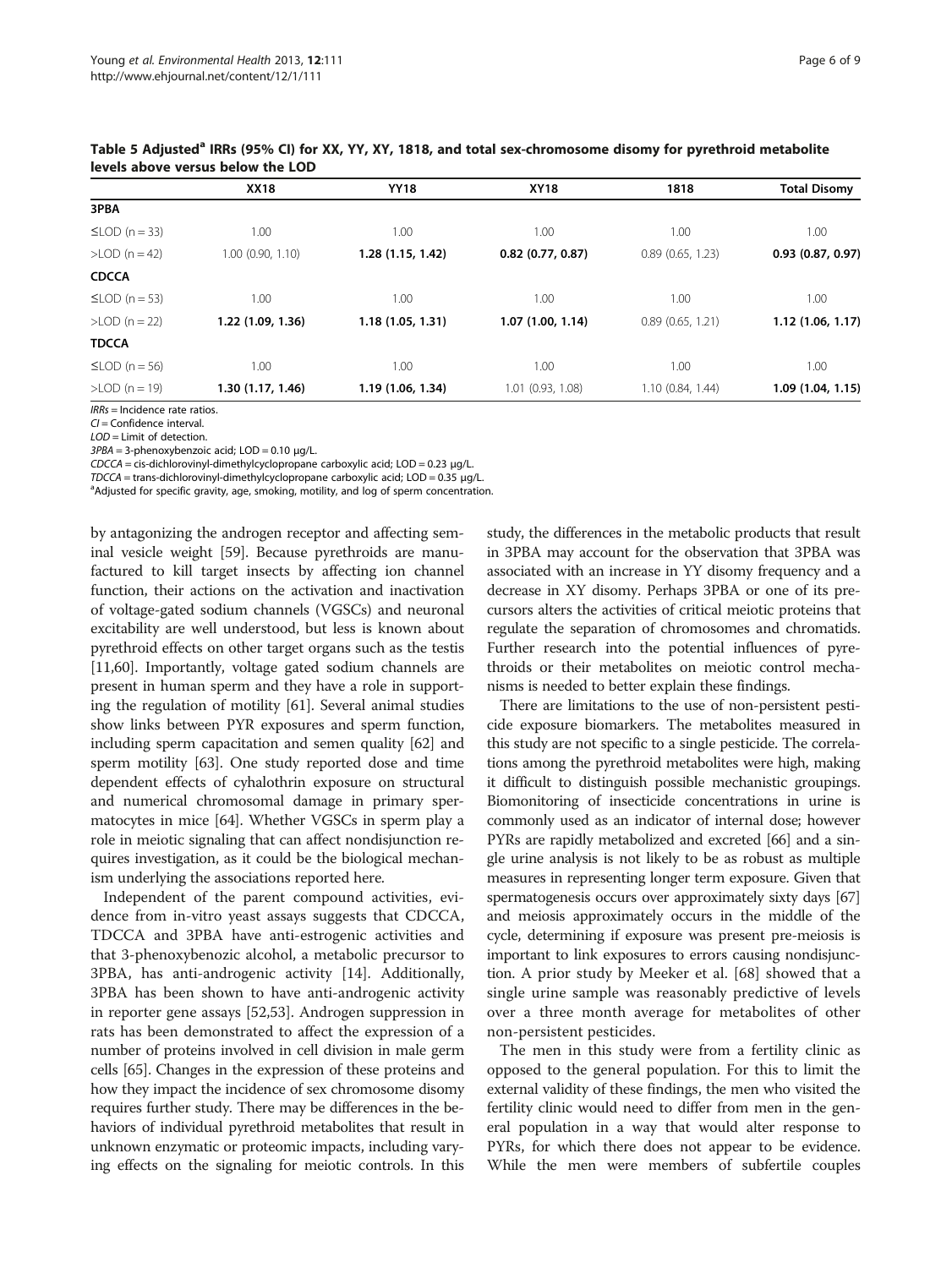<span id="page-6-0"></span>seeking fertility treatment, over half had normal semen motility and approximately 90% had normal concentration and morphology.

Disomy frequencies in the current study are higher than in the prior occupational pyrethroid exposure study [[46\]](#page-7-0), as well as higher than previously reported ranges [[69,70\]](#page-8-0). These studies did not include men seeking fertility consultation. A validated semi-automated method for disomy frequency determination was used in this study, whereas most prior studies have used manual scoring. One recent study among andrology clinic patients using automated methods found higher disomy rates than previously reported, with total sex chromosome disomy averaging between 1.3-1.5% total disomy; however, they found no differences between manual and automated estimates [[71\]](#page-8-0). Our validation studies comparing automated to manual results for sex chromosome disomy in normozoospermic men from a fertility clinic found higher disomy estimates than previously reported in non-clinic studies, but results did not differ between manual and semi-automated methods [[28,29](#page-7-0)]. Use of a validated semiautomated method for counting disomic sperm in this study was considered a methodological strength because it allowed for objective and reliable processing of a large number of samples.

Most causes of male factor infertility are unknown, but environmental exposures have been suspected as risk factors. Epidemiological studies have suggested an increased risk of aneuploidy associated with environmental exposures. The results reported here are preliminary in implicating PYRs as sperm aneugens, but point to the need to further study environmental exposures as risk factors for male factor infertility. Given that these exposures are widespread, questions remain as to what effects they might be having on population reproductive health.

## Conclusions

The results from this study suggest that men with detectable urinary concentrations of CDCCA and TDCCA have significant increases in almost all sex chromosome disomies compared to men with non-detectable urinary concentrations of CDCCA and TDCCA. Men with urinary concentrations of 3PBA above the limit of detection also have significantly increased rates of YY disomy, but have significantly reduced rates of XY and total disomy. This study was unable to determine how or why the effects of exposure would differ between the various sex chromosome disomy outcomes and across related PYR metabolites. This is the first epidemiologic study to examine the relationship between environmental exposure to pyrethroids and sperm sex chromosome disomy so findings require replication in future studies and in other populations.

#### Abbreviations

BMI: Body mass index; CASA: Computer-aided sperm analysis; CDCCA: cis-3-(2,2-dichlorovinyl)-2,2-dimethylcyclopropane carboxylic acid; FISH: Fluorescence in situ hybridization; GM: Geometric mean; IRR: Incidence rate ratio; LOD: Limit of detection; MGH: Massachusetts General Hospital; NHANES: National Health and Nutrition Examination Survey; 3PBA: 3-phenoxybenzoic acid; PYRs: Pyrethroids; PXR: Pregnane X receptor; SD: Standard deviation; TDCCA: Trans-3-(2,2-dichlorovinyl)-2, 2-dimethylcyclopropane carboxylic acid; USEPA: United States Environmental Protection Agency; VGSC: Voltage-gated sodium channels.

#### Competing interests

The authors of this paper declare they have no actual or potential competing interests.

#### Authors' contributions

HY contributed to the statistical analysis and interpretation of data. JM contributed to the acquisition and interpretation of data specifically the semen analysis. SM contributed to the statistical analysis and interpretation of data as well as drafting and revising of the manuscript. ZF contributed to the interpretation of data. DB contributed to the acquisition of data specifically the pyrethroid metabolite analysis. MP contributed to the conception and design of the study, acquisition and interpretation of the data. All authors contributed to the drafting and revising of the manuscript and have read and approved the final manuscript.

#### Acknowledgements

This work was supported by Grants ES 009718, ES 000002, and ES017457. Thank you to Ramace Dadd and Jennifer Ford for assistance with sample retrieval and participant recruitment, and to Dr. Russ Hauser for instrumental support.

#### Author details

<sup>1</sup>Department of Epidemiology and Biostatistics, George Washington University School of Public Health and Health Services, Washington, DC 20037, USA. <sup>2</sup>Department of Environmental Health, University of Michigan School of Public Health, Ann Arbor, MI 48109, USA. <sup>3</sup>Department of Environmental and Occupational Health, George Washington University School of Public Health and Health Services, Washington, DC 20037, USA. 4 Department of Environmental Health, Rollins School of Public Health, Emory University, Atlanta, GA 30322, USA.

#### Received: 25 September 2013 Accepted: 3 December 2013 Published: 17 December 2013

#### References

- 1. Hassold T, Hunt P: To err (meiotically) is human: the genesis of human aneuploidy. Nat Rev Genet 2001, 2:280–291.
- 2. Jacobs PA: The chromosome complement of human gametes. Oxf Rev Reprod Biol 1992, 14:47.
- 3. Cheng CY, Mruk DD: The blood-testis barrier and its implications for male contraception. Pharmacol Rev 2012, 64:16–64.
- 4. Robbins WA, Meistrich ML, Moore D, Hagemeister FB, Weier HU, Cassel MJ, Wilson G, Eskenazi B, Wyrobek AJ: Chemotherapy induces transient sex chromosomal and autosomal aneuploidy in human sperm. Nat Genet 1997, 16:74–78.
- 5. Harkonen K, Viitanen T, Larsen SB, Bonde JP, Lähdetie J: Aneuploidy in sperm and exposure to fungicides and lifestyle factors. ASCLEPIOS. A European concerted action on occupational hazards to male reproductive capability. Environ Mol Mutagen 1999, 34:39–46.
- 6. Griffin DK, Abruzzo MA, Millie EA, Sheean LA, Feingold E, Sherman SL, Hassold TJ: Non-disjunction in human sperm: evidence for an effect of increasing paternal age. Hum Mol Genet 1995, 4:2227–2232.
- 7. Chandley AC: On the parental origin of de novo mutation in man. J Med Genet 1991, 28:217–223.
- 8. Crow JF: The origins, patterns and implications of human spontaneous mutation. Nat Rev Genet 2000, 1:40–47.
- 9. Olson SB, Magenis RE: Preferential paternal origin of de novo structural chromsome rearrangements. In Cytogenet Mamm Autosomal Rearrange. Edited by Daniel A. New York: Alan R. Liss Inc; 1988:583–599.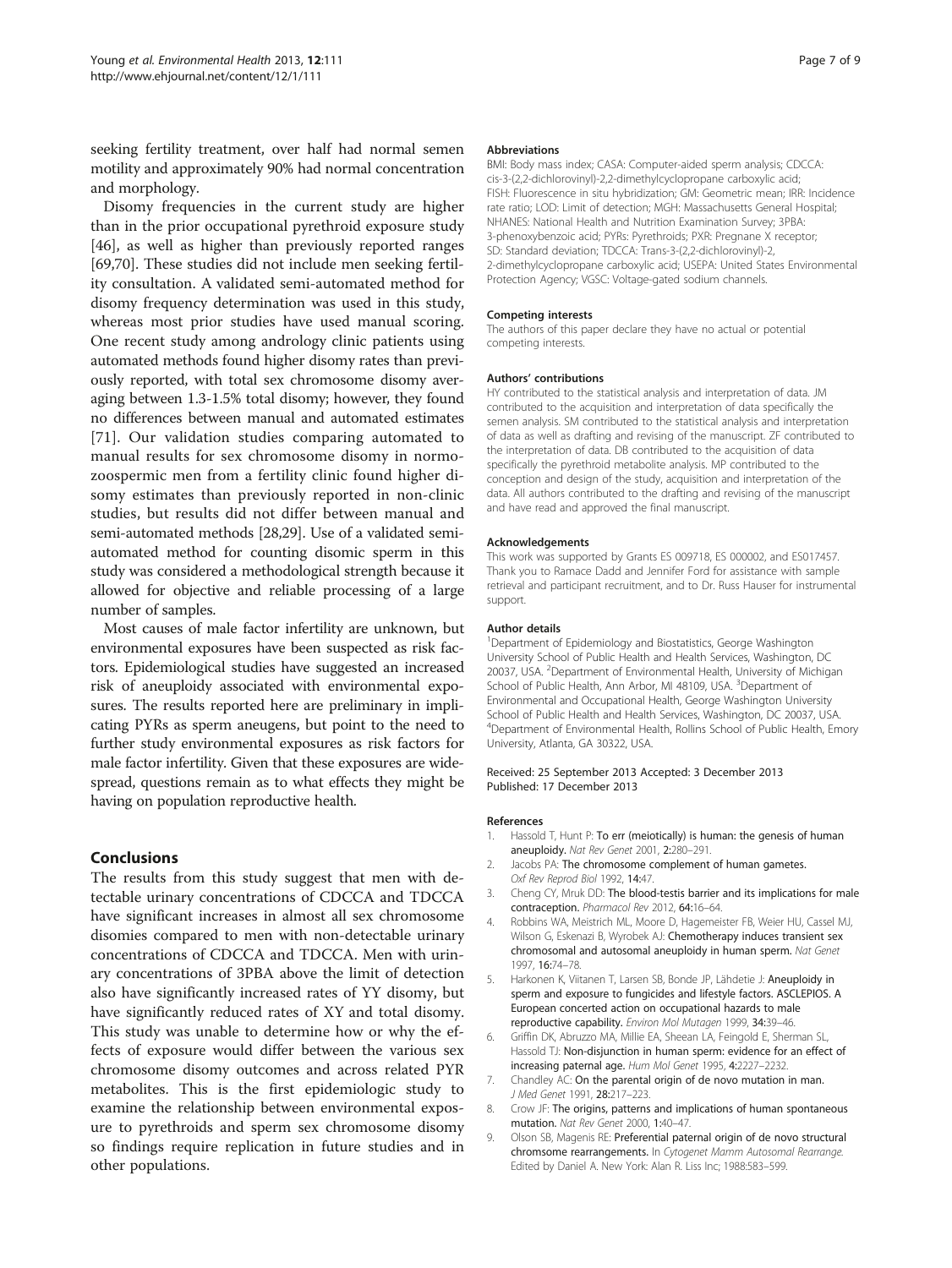- <span id="page-7-0"></span>10. Eil C, Nisula BC: The binding properties of pyrethroids to human skin fibroblast androgen receptors and to sex hormone binding globulin. J Steroid Biochem 1990, 35:409–414.
- 11. Soderlund DM, Clark JM, Sheets LP, Mullin LS, Piccirillo VJ, Sargent D, Stevens JT, Weiner ML: Mechanisms of pyrethroid neurotoxicity: implications for cumulative risk assessment. Toxicology 2002, 171:3–59.
- 12. Perry MJ: Effects of environmental and occupational pesticide exposure on human sperm: a systematic review. Hum Reprod Update 2008, 14:233–242.
- 13. Jørgensen N, Asklund C, Carlsen E, Skakkebaek NE: Coordinated European investigations of semen quality: results from studies of Scandinavian young men is a matter of concern. Int J Androl 2006, 29:54–61. discussion 105–108.
- 14. Tyler CR, Beresford N, van der Woning M, Sumpter JP, Tchorpe K: Metabolism and environmental degradation of pyrethroid insecticides produce compounds with endocrine activities. Environ Toxicol Chem 2000, 19:801–809.
- 15. Whitmore R, Kelly J, Reading P: National Home and Garden Pesticide Use Survey. Final Report, Volume 1: Executive Summary, Results and Recommendations. Research Triangle Institute: Research Triangle Park; 1992.
- 16. Agency for Toxic Substances and Disease Registry [ATSDR]: Toxicological Profile for Pyrethrins and Pyrethroids. Atlanta, GA: United States Department of Health and Human Services, Public Health Service; 2003.
- 17. Centers for Disease Control and Prevention [CDC]: Fourth Report on Human Exposure to Environmental Chemicals. Atlanta, GA: United States Department of Health and Human Services, Centers for Disease Control and Prevention; 2009.
- 18. Ji G, Xia Y, Gu A, Shi X, Long Y, Song L, Wang S, Wang X: Effects of non-occupational environmental exposure to pyrethroids on semen quality and sperm DNA integrity in Chinese men. Reprod Toxicol 2011, 31:171–176.
- 19. Lifeng T, Shoulin W, Junmin J, Xuezhao S, Yannan L, Qianli W, Longsheng C: Effects of fenvalerate exposure on semen quality among occupational workers. Contraception 2006, 73:92–96.
- 20. Meeker JD, Barr DB, Hauser R: Human semen quality and sperm DNA damage in relation to urinary metabolites of pyrethroid insecticides. Hum Reprod 2008, 23:1932–1940.
- 21. Perry MJ, Venners SA, Barr DB, Xu X: Environmental pyrethroid and organophosphorus insecticide exposures and sperm concentration. Reprod Toxicol 2007, 23:113–118.
- 22. Toshima H, Suzuki Y, Imai K, Yoshinaga J, Shiraishi H, Mizumoto Y, Hatakeyama S, Onohara C, Tokuoka S: Endocrine disrupting chemicals in urine of Japanese male partners of subfertile couples: a pilot study on exposure and semen quality. Int J Hyg Environ Health 2012, 215:502-506.
- 23. Xia Y, Han Y, Wu B, Wang S, Gu A, Lu N, Bo J, Song L, Jin N, Wang X: The relation between urinary metabolite of pyrethroid insecticides and semen quality in humans. Fertil Steril 2008, 89:1743–1750.
- 24. Hauser R, Chen Z, Pothier L, Ryan L, Altshul L: The relationship between human semen parameters and environmental exposure to polychlorinated biphenyls and p, p'-DDE. Environ Health Perspect 2003, 111:1505–1511.
- 25. Kruger TF, Acosta AA, Simmons KF, Swanson RJ, Matta JF, Oehninger S: Predictive value of abnormal sperm morphology in in vitro fertilization. Fertil Steril 1988, 49:112–117.
- 26. McAuliffe ME, Williams PL, Korrick SA, Altshul LM, Perry MJ: Environmental exposure to polychlorinated biphenyls and p, p'-DDE and sperm sex-chromosome disomy. Environ Health Perspect 2012, 120:535–540.
- 27. Baumgartner A, Van Hummelen P, Lowe XR, Adler ID, Wyrobek AJ: Numerical and structural chromosomal abnormalities detected in human sperm with a combination of multicolor FISH assays. Environ Mol Mutagen 1999, 33:49–58.
- 28. Perry MJ, Chen X, Lu X: Automated scoring of multiprobe FISH in human spermatozoa. Cytometry A 2007, 71:968-972.
- 29. Perry MJ, Chen X, McAuliffe ME, Maity A, Deloid GM: Semi-automated scoring of triple-probe FISH in human sperm: methods and further validation. Cytometry A 2011, **79:**661-666.
- 30. Baker SE, Olsson AO, Barr DB: Isotope dilution high-performance liquid chromatography-tandem mass spectrometry method for quantifying urinary metabolites of synthetic pyrethroid insecticides. Arch Environ Contam Toxicol 2004, 46:281–288.
- 31. Sudakin DL: Pyrethroid insecticides: advances and challenges in biomonitoring. Clin Toxicol 2006, 44:31-37.
- 32. World Health Organization: WHO Laboratory Manual for the Examination of Human Semen and Sperm-Cervical Mucus Interaction. Fourth edition. New York: World Health Organization; 1999.
- 33. Boeniger MF, Lowry LK, Rosenberg J: Interpretation of urine results used to assess chemical exposure with emphasis on creatinine adjustments: a review. Am Ind Hyg Assoc J 1993, 54:615–627.
- 34. Bjornsson TD: Use of serum creatinine concentrations to determine renal function. Clin Pharmacokinet 1979, 4:200–222.
- 35. Turner WJ, Cohn S: Total body potassium and 24-hour creatinine excretion in healthy males. Clin Pharmacol Ther 1975, 18:405-412.
- 36. Edwards KD, Whyte HM: Creatinine excretion and body composition. Clin Sci 1959, 18:361–366.
- 37. Fuller L, Rich A: An index of lean body mass from 24 h urinary creatinine excretion. Proc Nutr Soc 1982, 41:A104.
- 38. Alessio L, Berlin A, Dell'Orto A, Toffoletto F, Ghezzi I: Reliability of urinary creatinine as a parameter used to adjust values of urinary biological indicators. Int Arch Occup Environ Health 1985, 55:99–106.
- 39. Driver AG, McAlevy MT: Creatinine height index as a function of age. Am J Clin Nutr 2057, 1980:33.
- 40. Lykken GI, Jacob RA, Munoz JM, Sandstead HH: A mathematical model of creatine metabolism in normal males–comparison between theory and experiment. Am J Clin Nutr 1980, 33:2674–2685.
- 41. Freeman NC, Wainman T, Lioy PJ, Stern AH, Shupack SI: The effect of remediation of chromium waste sites on chromium levels in urine of children living in the surrounding neighborhood. J Air Waste Manag Assoc 1995, 45:604–614.
- 42. O'Rourke MK, Lizardi PS, Rogan SP, Freeman NC, Aguirre A, Saint CG: Pesticide exposure and creatinine variation among young children. J Expo Anal Environ Epidemiol 2000, 10:672-681.
- 43. Barr DB, Wilder LC, Caudill SP, Gonzalez AJ, Needham LL, Pirkle JL: Urinary creatinine concentrations in the U.S. population: implications for urinary biologic monitoring measurements. Environ Health Perspect 2005, 113:192–200.
- 44. Berman NG, Wang C, Paulsen CA: Methodological issues in the analysis of human sperm concentration data. J Androl 1996, 17:68-73.
- 45. Teass AW, Biagini RE, DeBord G, Hull RD: Application of biological monitoring methods. In NIOSH Manual of Analytical Methods. Edited by Eller PM. Cincinnati, OH: National Institute for Occupational Safety and Health, Division of Physical Sciences and Engineering; 1998:62.
- 46. Xia Y, Bian Q, Xu L, Cheng S, Song L, Liu J, Wu W, Wang S, Wang X: Genotoxic effects on human spermatozoa among pesticide factory workers exposed to fenvalerate. Toxicology 2004, 203:49–60.
- 47. Erstfeld KM: Environmental fate of synthetic pyrethroids during spray drift and field runoff treatments in aquatic microcosms. Chemosphere 1999, 39:1737–1769.
- 48. Gan J, Lee SJ, Liu WP, Haver DL, Kabashima JN: Distribution and persistence of pyrethroids in runoff sediments. J Environ Qual 2005, 34:836-841.
- 49. Marković M, Cupać S, Durović R, Milinović J, Kljajić P: Assessment of heavy metal and pesticide levels in soil and plant products from agricultural area of Belgrade, Serbia. Arch Environ Contam Toxicol 2010, 58:341–351.
- 50. Sereda B, Bouwman H, Kylin H: Comparing water, bovine milk, and indoor residual spraying as possible sources of DDT and pyrethroid residues in breast milk. J Toxicol Environ Health A 2009, 72:842–851.
- 51. US Environmental Protection Agency [USEPA]: Proposed Common Mechanism Grouping for the Pyrethrins and Synthetic Pyrethroids. Draft Science Policy Paper. Washington, DC; 2009.
- 52. Sun H, Xu X-L, Xu L-C, Song L, Hong X, Chen J-F, Cui L-B, Wang X-R: Antiandrogenic activity of pyrethroid pesticides and their metabolite in reporter gene assay. Chemosphere 2007, 66:474–479.
- 53. Du G, Shen O, Sun H, Fei J, Lu C, Song L, Xia Y, Wang S, Wang X: Assessing hormone receptor activities of pyrethroid insecticides and their metabolites in reporter gene assays. Toxicol Sci 2010, 116:58–66.
- 54. Meeker JD, Barr DB, Hauser R: Pyrethroid insecticide metabolites are associated with serum hormone levels in adult men. Reprod Toxicol 2009, 27:155–160.
- 55. Han Y, Xia Y, Han J, Zhou J, Wang S, Zhu P, Zhao R, Jin N, Song L, Wang X: The relationship of 3-PBA pyrethroids metabolite and male reproductive hormones among non-occupational exposure males. Chemosphere 2008, 72:785–790.
- 56. Yang D, Wang X, Chen Y-T, Deng R, Yan B: Pyrethroid insecticides: isoform-dependent hydrolysis, induction of cytochrome P450 3A4 and